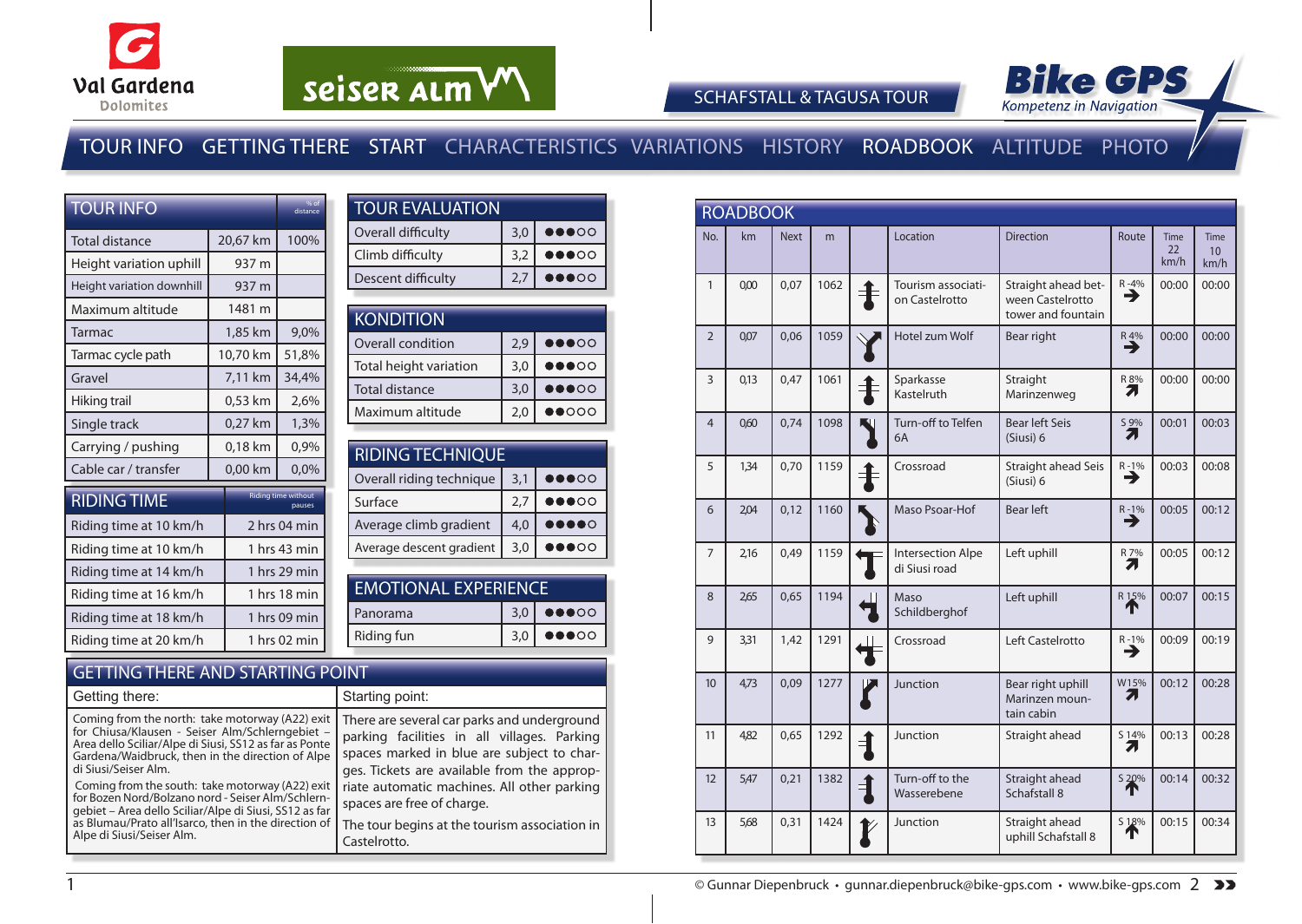

# seiser alm VV



SCHAFSTALL & TAGUSA TOUR

### TOUR INFO GETTING THERE START CHARACTERISTICS VARIATIONS HISTORY ROADBOOK ALTITUDE PHOTO

|     | <b>ROADBOOK</b> |             |      |             |                                            |                                                      |                  |                           |                                 |
|-----|-----------------|-------------|------|-------------|--------------------------------------------|------------------------------------------------------|------------------|---------------------------|---------------------------------|
| No. | km              | <b>Next</b> | m    |             | Location                                   | <b>Direction</b>                                     | Route            | <b>Time</b><br>22<br>km/h | Time<br>10 <sup>1</sup><br>km/h |
| 14  | 5,99            | 0,04        | 1476 | $\mathbf I$ | Schafstall                                 | Straight ahead<br>past Schafstall                    | W 9%<br>71       | 00:16                     | 00:35                           |
| 15  | 6.03            | 0,03        | 1479 |             | Intersection be-<br>hind Schafstall        | Right St. Michael<br>(San Michele) 9                 | W 6%<br>71       | 00:16                     | 00:36                           |
| 16  | 6,06            | 0,28        | 1481 |             | Turn-off to<br><b>Bullaccia</b>            | Bear left downhill<br>St. Michael (San<br>Michele) 9 | $P - 2%$<br>→    | 00:16                     | 00:36                           |
| 17  | 6,34            | 0,90        | 1479 |             | Intersection gravel<br>road                | Straight ahead<br>steeply downhill                   | $S-21%$          | 00:17                     | 00:38                           |
| 18  | 7,24            | 0,12        | 1298 |             | Junction                                   | Bear left downhill<br>hiking trail 9                 | W<br>$-25%$      | 00:19                     | 00:43                           |
| 19  | 7,36            | 0,09        | 1268 |             | Bench at cabin                             | <b>Bear Left</b><br>Castelrotto 7                    | W<br>$-13%$<br>Y | 00:20                     | 00:44                           |
| 20  | 7,45            | 0,16        | 1256 |             | Fork near farm-<br>stead                   | Bear right downhill<br>bar/restaurant                | W<br>$-15%$<br>Ł | 00:20                     | 00:44                           |
| 21  | 7,61            | 0,90        | 1232 |             | Maso Ritsch Hof in<br>San Michele          | Left                                                 | A-6%<br>N        | 00:20                     | 00:45                           |
| 22  | 8,51            | 0,17        | 1177 | Ę           | Junction to<br>Wasserebene                 | Straight ahead<br>downhill                           | A-7%<br>N        | 00:23                     | 00:51                           |
| 23  | 8,68            | 0,30        | 1165 | $\mathbf 1$ | Junction<br>Tioslerweg, to<br>sports cabin | Straight ahead<br>downhill                           | A-11%<br>ע       | 00:23                     | 00:52                           |
| 24  | 8,97            | 0,06        | 1136 |             | To Schgagul /<br>snack bar Sabine          | <b>Right Maso</b><br>Radauerhof, Maso<br>Dosserhof   | R-5%<br>N        | 00:24                     | 00:53                           |
| 25  | 9,03            | 0,07        | 1133 |             | Fork                                       | Bear right St.<br>Michael (San<br>Michele) 10        | $R - 4%$<br>N    | 00:24                     | 00:54                           |

|     | <b>ROADBOOK</b> |             |      |                  |                                                    |                                                 |                             |                           |                                 |
|-----|-----------------|-------------|------|------------------|----------------------------------------------------|-------------------------------------------------|-----------------------------|---------------------------|---------------------------------|
| No. | km              | <b>Next</b> | m    |                  | Location                                           | <b>Direction</b>                                | Route                       | <b>Time</b><br>22<br>km/h | Time<br>10 <sup>°</sup><br>km/h |
| 26  | 9,10            | 1,11        | 1130 |                  | Fork                                               | <b>Bear left Tagusens</b><br>(Tagusa) 2A        | $\mathsf{R}$<br>$-14%$<br>Y | 00:24                     | 00:54                           |
| 27  | 10,21           | 1.04        | 962  |                  | Junction to<br>Brembach 5                          | Straight ahead<br>Tagusa 2A                     | R 7%<br>71                  | 00:27                     | 01:01                           |
| 28  | 11,25           | 1,19        | 1036 |                  | Maso Tamines Hof                                   | Left Tagusa 2                                   | $5 - 2\%$                   | 00:30                     | 01:07                           |
| 29  | 12,43           | 0,22        | 1013 | $\blacklozenge$  | Junction                                           | Straight ahead                                  | $S-11%$<br>Y                | 00:33                     | 01:14                           |
| 30  | 12,66           | 0,10        | 991  |                  | Intersection                                       | <b>Bear left</b>                                | $S - 6%$<br>Y               | 00:34                     | 01:15                           |
| 31  | 12,76           | 0.12        | 985  |                  | Junction                                           | Bear right downhill<br>Tagusa <sub>2</sub>      | $S - 20%$                   | 00:34                     | 01:16                           |
| 32  | 12,88           | 0,53        | 961  |                  | Maso<br>Neuhauserhof                               | Straight ahead                                  | R-0%<br>→                   | 00:35                     | 01:17                           |
| 33  | 13,41           | 0,10        | 951  |                  | Tagusa (fountain)                                  | Sharp left<br>Castelrotto 2                     | R 11%<br>71                 | 00:36                     | 01:20                           |
| 34  | 13,50           | 0,27        | 963  |                  | End of tarmac                                      | Straight ahead                                  | S 18%<br>́↑                 | 00:36                     | 01:21                           |
| 35  | 13,77           | 0,07        | 1010 |                  | Wayside cross                                      | Bear right uphill                               | S 8%<br>71                  | 00:37                     | 01:22                           |
| 36  | 13,85           | 0,19        | 1017 | $\boldsymbol{I}$ | Crossroads tarmac<br>road                          | Straight ahead<br>uphill hiking trail           | S 16%<br>́↑                 | 00:37                     | 01:23                           |
| 37  | 14,04           | 0,29        | 1048 |                  | End of pushing<br>bike                             | Straight ahead                                  | S 14%<br>71                 | 00:38                     | 01:24                           |
| 38  | 14,32           | 0,17        | 1082 | $\lambda$        | Junction to<br>Tagusens (Tagusa)<br>$\overline{2}$ | Straight ahead<br>Kastelruth<br>(Castelrotto) 2 | S 5%<br>7.                  | 00:39                     | 01:25                           |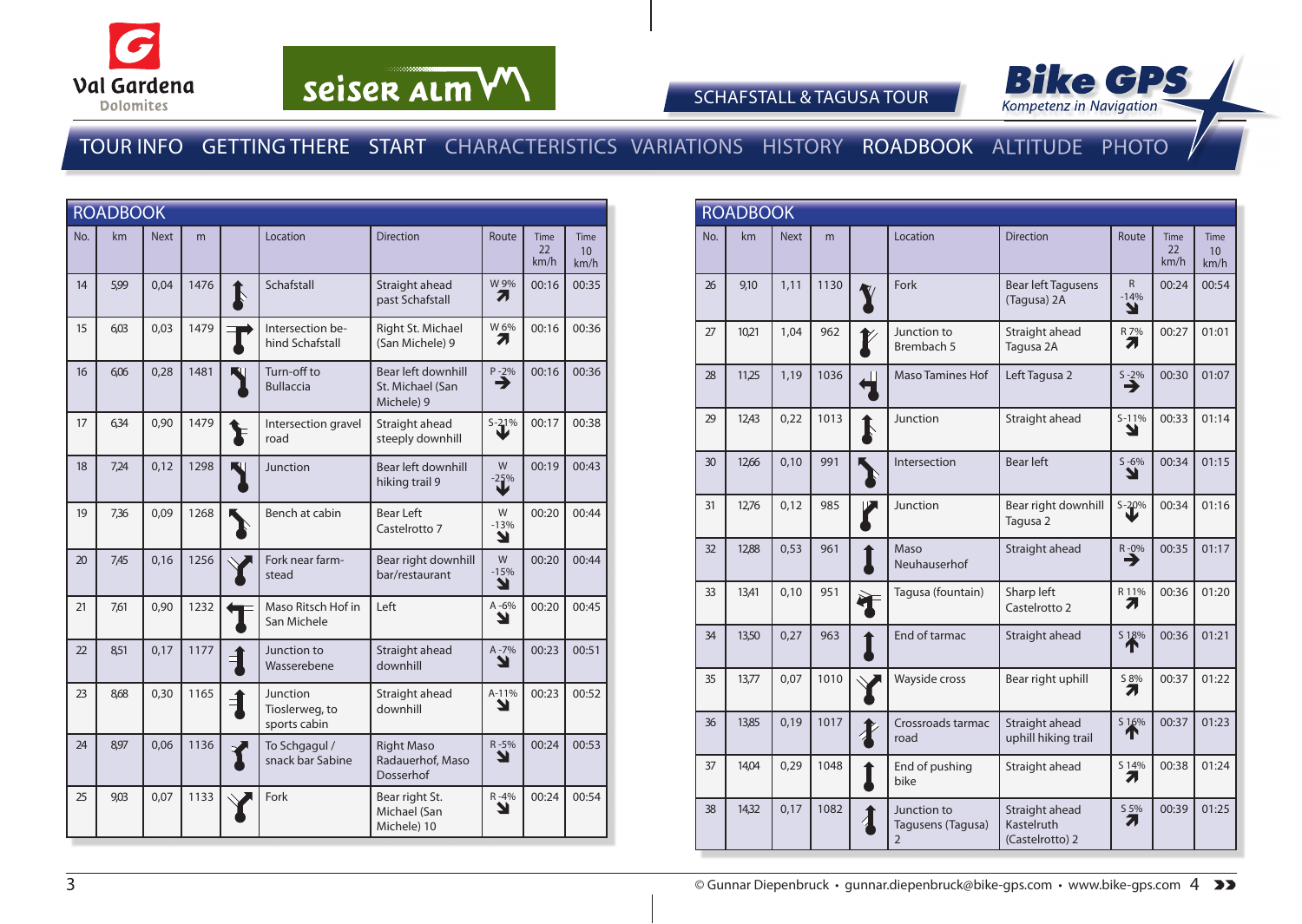

# seiser alm VV



SCHAFSTALL & TAGUSA TOUR

### TOUR INFO GETTING THERE START CHARACTERISTICS VARIATIONS HISTORY ROADBOOK ALTITUDE PHOTO

|     | <b>ROADBOOK</b> |             |      |                        |                                         |                                               |                               |                    |                                  |
|-----|-----------------|-------------|------|------------------------|-----------------------------------------|-----------------------------------------------|-------------------------------|--------------------|----------------------------------|
| No. | km              | <b>Next</b> | m    |                        | Location                                | <b>Direction</b>                              | Route                         | Time<br>22<br>km/h | Time<br>10 <sup>10</sup><br>km/h |
| 39  | 14,49           | 0,44        | 1090 | $\exists$              | Junction                                | Straight ahead                                | S 8%<br>71                    | 00:39              | 01:26                            |
| 40  | 14,93           | 0,10        | 1124 |                        | Crossroad                               | <b>Bear Left</b><br>Castelrotto 2a            | S 4%<br>71                    | 00:40              | 01:29                            |
| 41  | 15,03           | 0,23        | 1128 |                        | Fishing pond                            | Straight ahead                                | S 9%<br>71                    | 00:40              | 01:30                            |
| 42  | 15,27           | 0,39        | 1150 |                        | Alter Hof                               | Sharp right<br>Kastelruth<br>(Castelrotto) 2a | $\overset{52\%}{\rightarrow}$ | 00:41              | 01:31                            |
| 43  | 15,66           | 0,70        | 1156 |                        | Wayside cross,<br>bench                 | Straight ahead                                | $S - 5%$<br>Y                 | 00:42              | 01:33                            |
| 44  | 16,36           | 1,22        | 1119 |                        | Junction to<br>Castelrotto              | Straight ahead St.<br>Michael 2a              | $R_1\%$<br>→                  | 00:44              | 01:38                            |
| 45  | 17,58           | 0,47        | 1136 |                        | Letter box                              | Right                                         | $R_2\%$                       | 00:47              | 01:45                            |
| 46  | 18,06           | 0,14        | 1141 | $\mathbf I$            | Junction to<br>Castelrotto 10           | Straight ahead St.<br>Michael 10              | R-7%<br>Y                     | 00:49              | 01:48                            |
| 47  | 18,20           | 0,06        | 1133 |                        | Junction                                | Bear right                                    | R 5%<br>7                     | 00:49              | 01:49                            |
| 48  | 18,26           | 0,30        | 1136 |                        | To Schgagul /<br>snack bar Sabine       | Left uphill                                   | A 11%<br>7.                   | 00:49              | 01:49                            |
| 49  | 18,55           | 0,36        | 1165 | $\mathbf{L}$<br>R      | Junction, bus stop                      | Right Tioslerweg,<br>sports cabin             | R1%<br>→                      | 00:50              | 01:51                            |
| 50  | 18,92           | 0,35        | 1173 | $\boldsymbol{\lambda}$ | <b>Maso Hof Unterdill</b><br>in Tiosels | Straight ahead Seis<br>(Siusi) 7              | $R - 6%$<br>N                 | 00:51              | 01:53                            |
| 51  | 19,27           | 0,29        | 1155 |                        | Turn-off to Seis<br>(Siusi) 7           | Bear right downhill                           | R.<br>$-12%$<br>Y             | 00:52              | 01:55                            |

|     | <b>ROADBOOK</b> |             |      |  |                                               |                     |                             |                           |                    |  |
|-----|-----------------|-------------|------|--|-----------------------------------------------|---------------------|-----------------------------|---------------------------|--------------------|--|
| No. | km              | <b>Next</b> | m    |  | Location                                      | <b>Direction</b>    | Route                       | <b>Time</b><br>22<br>km/h | Time<br>10<br>km/h |  |
| 52  | 19,57           | 0,78        | 1121 |  | Turn-off to St.<br>Michael (San<br>Michele) 7 | Bear right downhill | $\mathsf{R}$<br>$-10%$<br>N | 00:53                     | 01:57              |  |
| 53  | 20,35           | 0,20        | 1052 |  | Konsum-Markt                                  | Bear left           | A 4%<br>→                   | 00:55                     | 02:02              |  |
| 54  | 20,55           | 0,06        | 1061 |  | Sparkasse<br>Kastelruth                       | Right centre        | $R - 4%$<br>→               | 00:56                     | 02:03              |  |
| 55  | 20,60           | 0,07        | 1059 |  | Hotel zum Wolf                                | Bear left           | R 4%<br>→                   | 00:56                     | 02:03              |  |
| 56  | 20,68           | 0,00        | 1062 |  | Tourism associati-<br>on Castelrotto          | End of tour         | R 0%<br>∍                   | 00:56                     | 02:04              |  |